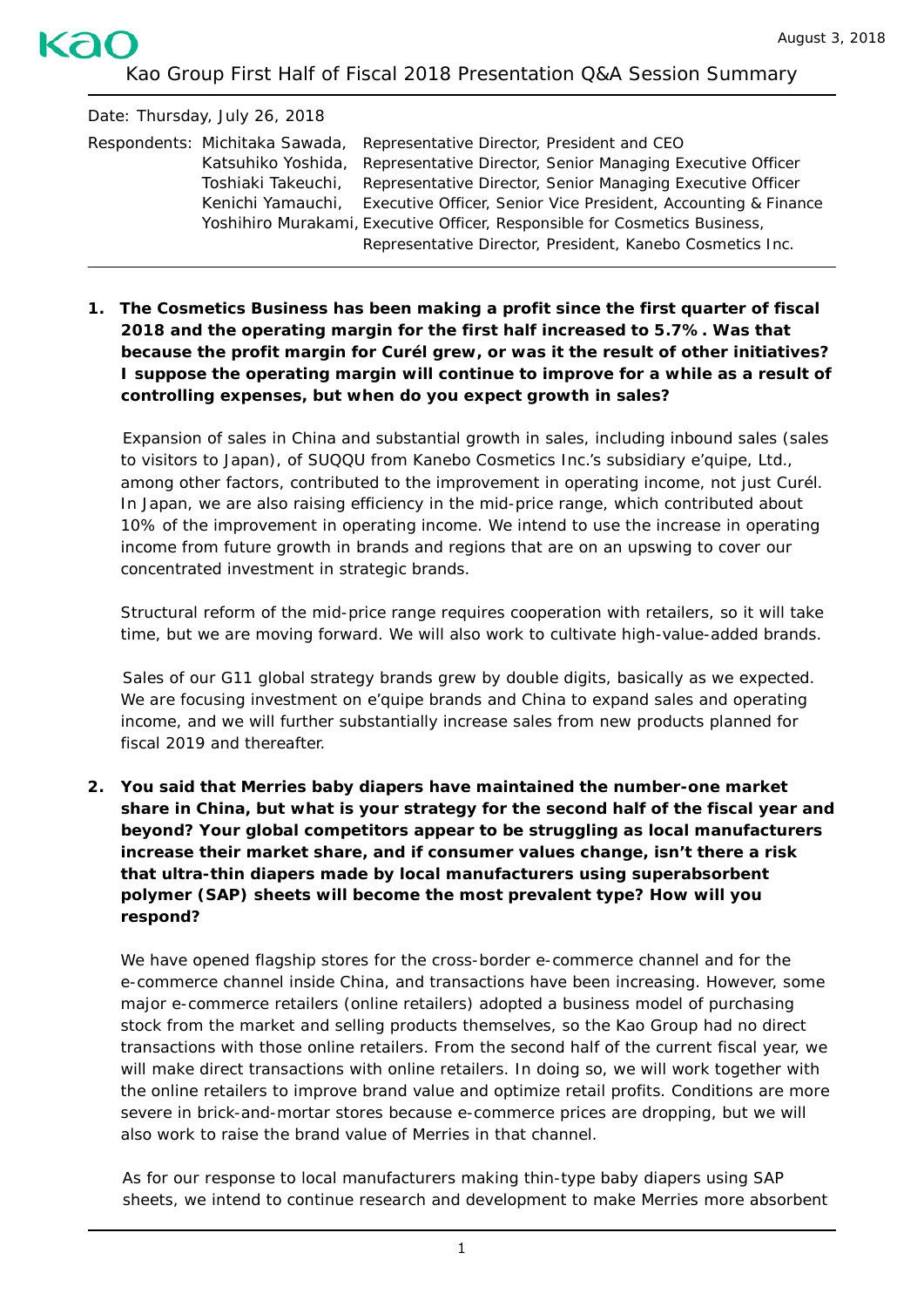as well as thin, and launch improved products. By doing so, we do not think that sales of local manufacturers' products will continue to expand as they have been.

We have been introducing our latest technologies from Japan for *Merries* produced in Hefei, China and in Indonesia. Ultimately, we want to introduce an even higher level of technology to offer high-value-added premium products worldwide through local production.

# **3. Excluding the impact of initial shipments of baby diapers in the same period a year earlier, sales in China would have increased 14%. How were sales of products other than baby diapers?**

The scale of our business in China has grown, and the percentage accounted for by baby diapers has decreased from around 70-80% to about 50%. Sales of cosmetics, skin care, fabric care and sanitary products have increased substantially, and their profit margins have improved. We have to ensure stable growth of baby diapers, but things are progressing in the direction we are aiming for in the sense that sales of products other than baby diapers are also on the rise. In the Consumer Products Business in China, we are aiming to achieve sales of 100 billion yen as soon as possible. Likewise, we want to grow in Indonesia, where baby diapers are selling well.

In the Consumer Products Business in Asia, the operating margin has improved significantly to 15.6% from 9.2% in the same period a year earlier. In addition, we intend to aim for further growth in sales and operating income by fiscal 2020 through improvements in the Americas and Europe.

# **You mentioned that the market for baby diapers is shifting to pants-type faster than expected. Isn't Kao (Hefei) going to produce pants-type?**

Kao (Hefei) currently produces tape-type diapers for the mass segment, but there is ample potential for producing pants-type diapers in the future. At the appropriate time, we want to offer locally produced high-value-added products with a high level of technology.

# **Are exports of** *Merries* **from Japan to China predominantly tape-type?**

Many are tape-type, but pants-type is increasing. In China, the share of pants-type in the market is rising faster than we expected, so we need to address that.

# **4. The operating margin of the Consumer Products Business in the Americas and Europe is low. Will you be able to achieve a 10% operating margin, which is one of the targets of the Kao Group Mid-term Plan "K20"? Am I correct in thinking you have a plan to jump-start improvement?**

First, we are conducting structural reforms. We need to think about our brand and organizational issues. The results of the structural reforms will be reflected in performance from fiscal 2019 onward, but that by itself will not enable us to achieve an operating margin of 10%. Second, we are preparing for a substantial increase in sales, and we will make a full-scale start in fiscal 2019. With these two measures, we will aim for an operating margin of 10% while expanding sales.

#### **5. Business confidence in China is waning in the stock market and there are**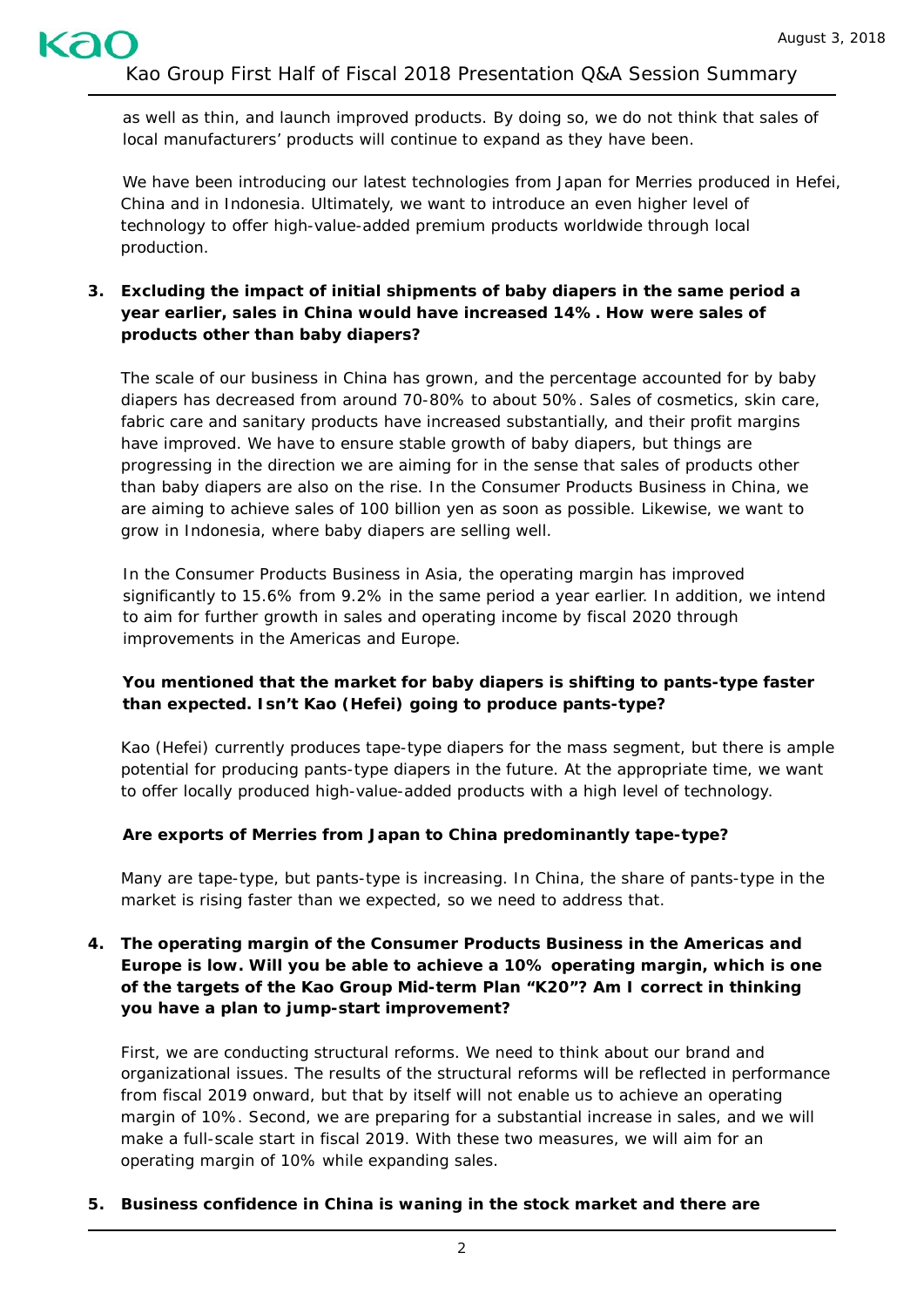#### **concerns about the impact on the consumer goods industry. How do you view the current situation and future trends in the baby diaper and cosmetics markets?**

In the household and personal care products market, manufacturers in Japan provide high value-added products one after another, and Chinese consumers immediately get information on hit products in Japan, so in fact Japan and Greater China can be viewed as practically a single business region. Therefore, we believe that trends among millennials, who constitute the mass segment, will be similar in Japan and China. However, trends are different in Japan and China among seniors, and their consumption is on the decline in Japan.

The market for baby diapers in China is still growing by double digits, and despite a decline in average sales prices due to competition, it is moving toward high-value-added products. In addition, we believe that the abolition of the one-child policy, the rate of switching to disposable diapers in inland areas, and the increase in the number of diapers used per day will also boost market growth. On the other hand, the baby diaper market in Japan is severe, so we need to think about how to grow our business throughout Asia. Popularizing Japanese brands in China, Taiwan, Hong Kong, Indonesia, Vietnam and elsewhere will lead to future growth. As incomes increase in Indonesia and Vietnam, people tend to demand high-value-added products, so *Merries* is very popular there, but we have been unable to supply enough products. Looking at Asia overall, we consider the household and personal care products market to be firm.

In the baby diaper market in China, we have seen faster-than-expected growth for pants-type because of consumer demand to use quality products for their children. In addition, local manufacturers' market share is over 40%, and how we deal with that will be important.

As for cosmetics, Japan and China appear to form a single market. For Chinese shoppers, the first sales channel tends to be travel retail, followed by a shift to cross-border e-commerce and domestic e-commerce in China. Sales in China have been growing by nearly double digits, driven by the high-price high prestige category. We expect the market to continue to grow, driven by the high prestige category. Because the Kao Group's strongly performing products *Curél*, *KATE* and *freeplus* are in the low-price range, we have an opportunity for growth in the high-price range.

However, as demand in China has shifted from home appliances to high-value-added cosmetics, there is also the possibility that it will shift again in the future, so we will need to respond to that eventuality.

# **6. With the establishment of the Strategic Innovative Technology organization and the drastic revision of your existing model by fiscal 2030, how will your income statement and balance sheet change, and what do you envision for Kao?**

Although Kao will not change so much financially, we will drastically change the Company's model, systems, procedures and approaches. We will make investments, and using knowledge from outside the Company, substantially rebuild our numerous systems, which have complex interfaces and have not been integrated, completely remodeling the Company's core systems, including those for sales, supply chain management, research and development, personnel and financial affairs. We expect our members with mathematics or physics backgrounds, who have previously been involved in the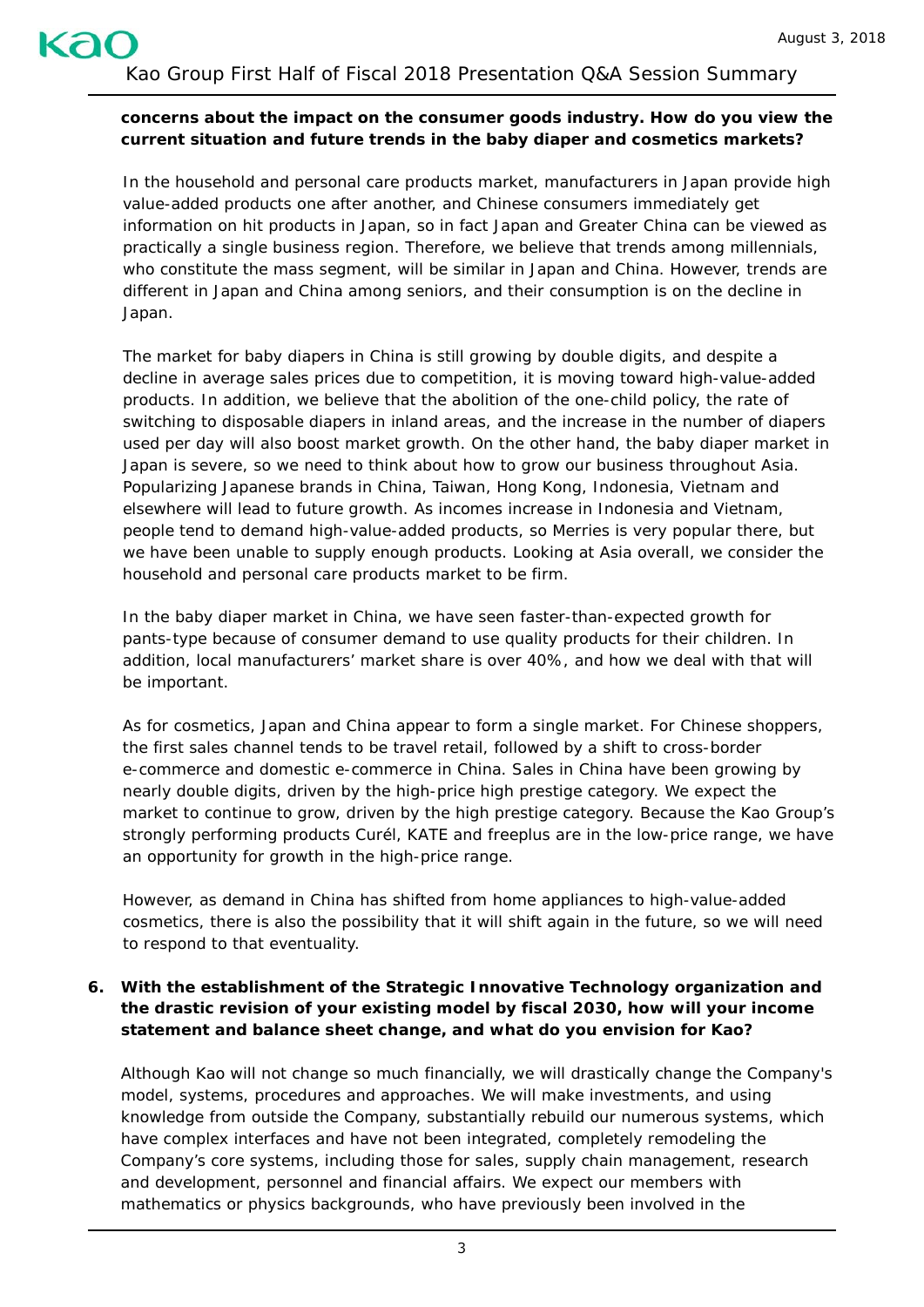information technology business, to play an active part.

### **7. The cosmetics business has grown substantially in Asia. Can any aspect of that performance be utilized for reforms and future growth in Japan?**

In Asia, sales in China are growing, and low-price range *freeplus* is doing well. Since there are many proactive consumers in China who like to try new things, we intend to make preparations to establish capabilities to rapidly roll out high-value-added products with innovation-based offerings using advanced technologies. For *SENSAI*, which we are planning to launch in Asia, we want a rollout with extra special intangible value that conveys its quality.

# **Isn't there any way to accelerate reforms in Japan by introducing the methods you have been using in China?**

Since we are taking a unified approach to Japan and other Asian countries, there are cases where we introduce methods starting in Japan, as well as cases where we introduce methods starting in China or ASEAN. We will roll out methods immediately, starting in high-potential places where information spreads quickly.

### **8. Are you on track to meet your targets for projected investment and return from your structural reform of marketing to achieve K20? Have you seen any results?**

Over the past year or two, we have made a major shift in marketing investment from mass media to digital media, and we have been studying the latest digital marketing processes. Particularly in the first half of the current fiscal year, we conducted trials in many businesses and now we have an image of the categories in which we will focus on digital marketing, what kind of digital marketing is effective, and how much mass marketing is still required. As a result, we will strengthen marketing with a combination of mass media and digital media from the second half. In the first half, since we reduced mass marketing to focus on digital marketing, our marketing expenses were lower than planned.

We are investing in marketing with a strong focus on ROI to be aware of returns, so marketing expenses will not increase significantly. During the second half of the current fiscal year and the first half of fiscal 2019, we expect to have an image of what level of investment gets the necessary returns. Rather than controlling marketing expenses, we are able to use them more efficiently as a result of our research into digital marketing.

# **9. Gross profit for January to June decreased by 1.7 billion yen from the same period a year earlier. I understand that it was because sales volume was flat, but what are your thoughts on this situation as you aim for** *Yoki-Monozukuri\** **and higher added value?**

We can improve gross profit by increasing sales volume, but there are many other factors currently under discussion. We will conduct a review to improve gross profit.

\* The Kao Group defines *Yoki-Monozukuri* as a strong commitment by all members to provide products and brands of excellent value for consumer satisfaction. In Japanese, *Yoki* literally means "good/excellent," and *Monozukuri* means "development/manufacturing of products."